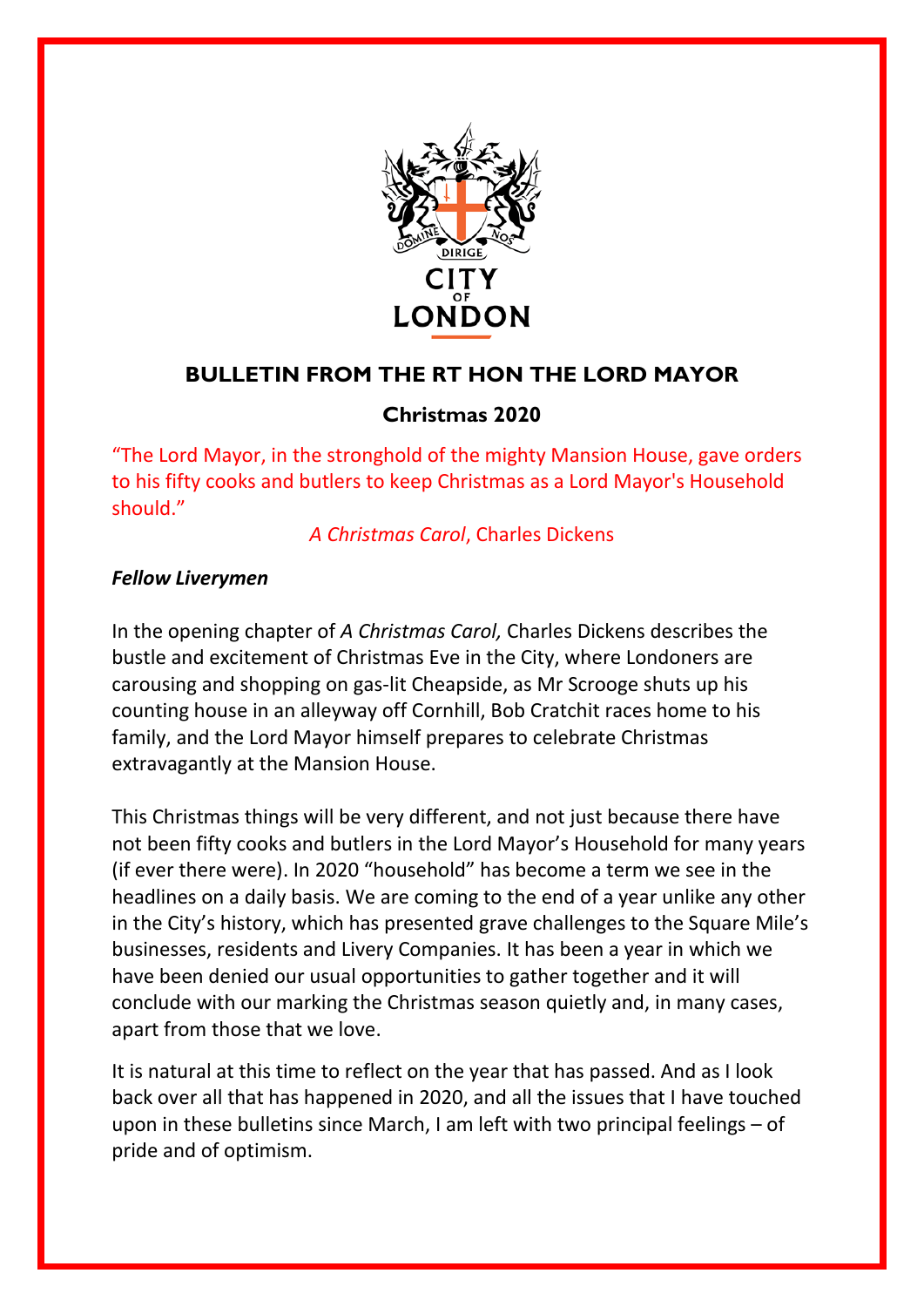I feel proud because I have been impressed and reassured by the determination of all in the Livery to adapt to the challenges, and to contribute in the crisis by helping the vulnerable and those most in need. Our longstanding philanthropic traditions have found a new relevance and urgency this year. At my recent virtual Briefing to the Livery we shared the early results of the Pan Livery Philanthropy Survey. The data collected reveals that the total charitable giving of the Livery collectively during the last 12 months was £72 million. We believe that this puts the Livery movement in the top 5 charitable grant makers in the UK, with this year much of that giving being focussed on communities and organisations impacted by COVID19. That is a tremendous achievement. You can learn more about the Survey results by watching the virtual Briefing at<https://www.youtube.com/watch?v=NTheqImJX4A>

This determination to make a difference, plus the cautious hope we have been given by the recent development of a vaccine for COVID19, is the cause of my optimism. For the first time we can with some confidence see a light at the end of the tunnel and the possibility, perhaps in the Spring of 2021, that we might see a more extensive and more permanent physical return of workers and visitors to the City. Making the most of such a moment will be essential, to boost confidence and to bring in the crucial footfall that has been so lacking this year. We are therefore beginning to make plans that would involve bringing together, when the circumstances are right, the Livery, business, the hospitality and cultural sectors, community groups and churches, as well as residents, to mark the re-opening of the City next year.

In the meantime I know that all of us in the Livery will continue to do everything that we have been doing this year, despite the pandemic – supporting our communities, working with trades and professions to build for a recovery, and playing an inclusive, sustainable and positive part in the life of the City and the country.

As the year draws to a close, I want to take this opportunity to thank you again for your support, kindness and enthusiasm. I hope that the Christmas period will allow you an opportunity to relax and recharge in readiness for what 2021 may bring. Hilary and I send our warmest wishes to you and your families for a merry Christmas and a happy, healthy, New Year.

**Alderman William Russell The Rt Hon the Lord Mayor**